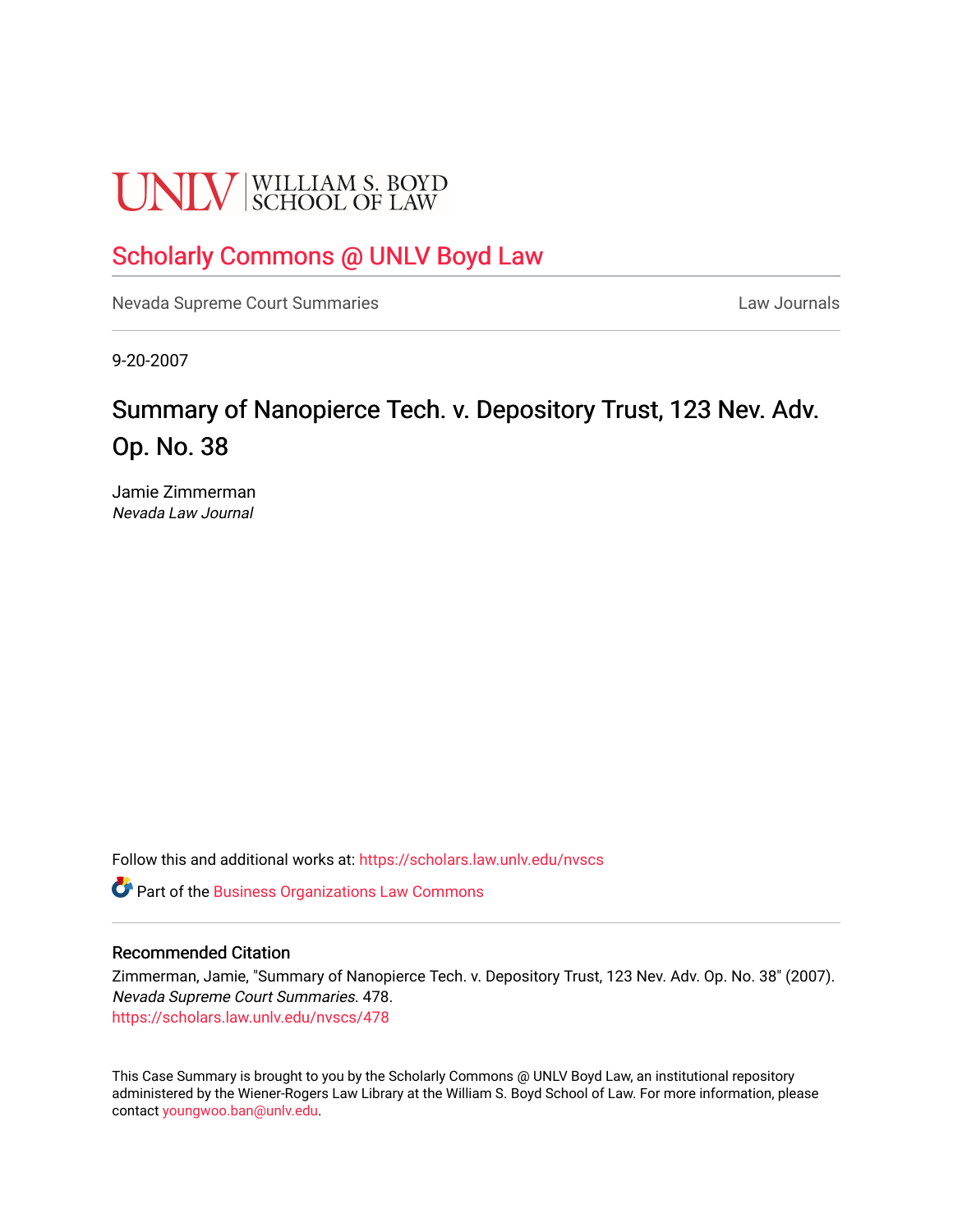## *Nanopierce Tech. v. Depository Trust***, 1[23](#page-1-0) Nev. Adv. Op. No. 38 (Sept. 20, 2007)[1](#page-1-0)**

### **CORPORATE LAW – SECURITIES FRAUD**

#### **Summary**

Appeal from a district court order dismissing a securities fraud action.

#### **Disposition/Outcome**

Affirmed district court order dismissing Appellants' securities fraud action.

#### **Factual and Procedural History**

 Appellants Nanopierce Technologies, Inc. brought several claims relating to securities fraud against Respondents for misuse of the Stock Borrower Program, which Appellants assert resulted in a dilutive effect of Nanopierce's stock value.

The Securities Exchange Act of  $1934<sup>2</sup>$  $1934<sup>2</sup>$  $1934<sup>2</sup>$  regulates and controls securities transactions in interstate commerce. Congress amended the Securities Exchange Act of 1934 to include section 17A, which called for the establishment of a national system to facilitate the clearance and settlement of securities transactions. Agencies registered under Section 17A are self-regulatory agencies and stand in the stead of the Securities Exchange Commission $3$  to provide clearance and settlement of broker-to-broker securities transactions.<sup>[4](#page-1-3)</sup> Respondent's subsidiaries, The Depository Trust Company (DTC) and The National Securities Clearing Corporation (NSCC), are registered clearing agencies under Section 17A.

 The DTC primarily operates as a "stock depository" and maintains the physical stock certificates that brokers deposit on behalf of investors.<sup>[5](#page-1-4)</sup> The NSCC, by contrast, actually facilitates the clearance and settlement of securities by both acting as a broker intermediary and by tracking brokers' transactions. The NSCC operates as a broker intermediary by assuming payment and delivery obligations of individual brokers. The NSCC tracks transactions by calculating individual brokers' payments or delivery obligations due for particular securities over a designated period. After payment and delivery obligations are calculated, the NSCC transmits these figures to the DTC. In instances in which delivery obligations are due, the DTC automatically performs a comparison of the individual broker's delivery obligations with the amount of shares the individual broker has on deposit.

If the broker has sufficient shares on deposit to fulfill his or her delivery obligation, those shares are sent through the NSCC to the DTC account of the buying broker. If the broker has sold more shares than he or she has on deposit, however, the broker must then exercise one of two options. One option permits the broker to "buy-in" by purchasing the requisite number of

 $\overline{a}$ 

<span id="page-1-0"></span><sup>&</sup>lt;sup>1</sup> By Jamie Zimmerman.

 $^{2}$  15 U.S.C. § 78b (2000).

<span id="page-1-2"></span><span id="page-1-1"></span><sup>&</sup>lt;sup>3</sup> See Dexter v. Depository Trust and Clearing Corp., 406 F. Supp. 2d 260, 263 (S.D.N.Y. 2005).

<span id="page-1-3"></span> $4$  15 U.S.C. §78q-1(b)(3)(A) (2000).

<span id="page-1-4"></span><sup>&</sup>lt;sup>5</sup> Stock certificates are held by the DTC in the name of the DTC's nominee, Cede & Co. For efficiency purposes, changes in stock ownership are only recorded electronically.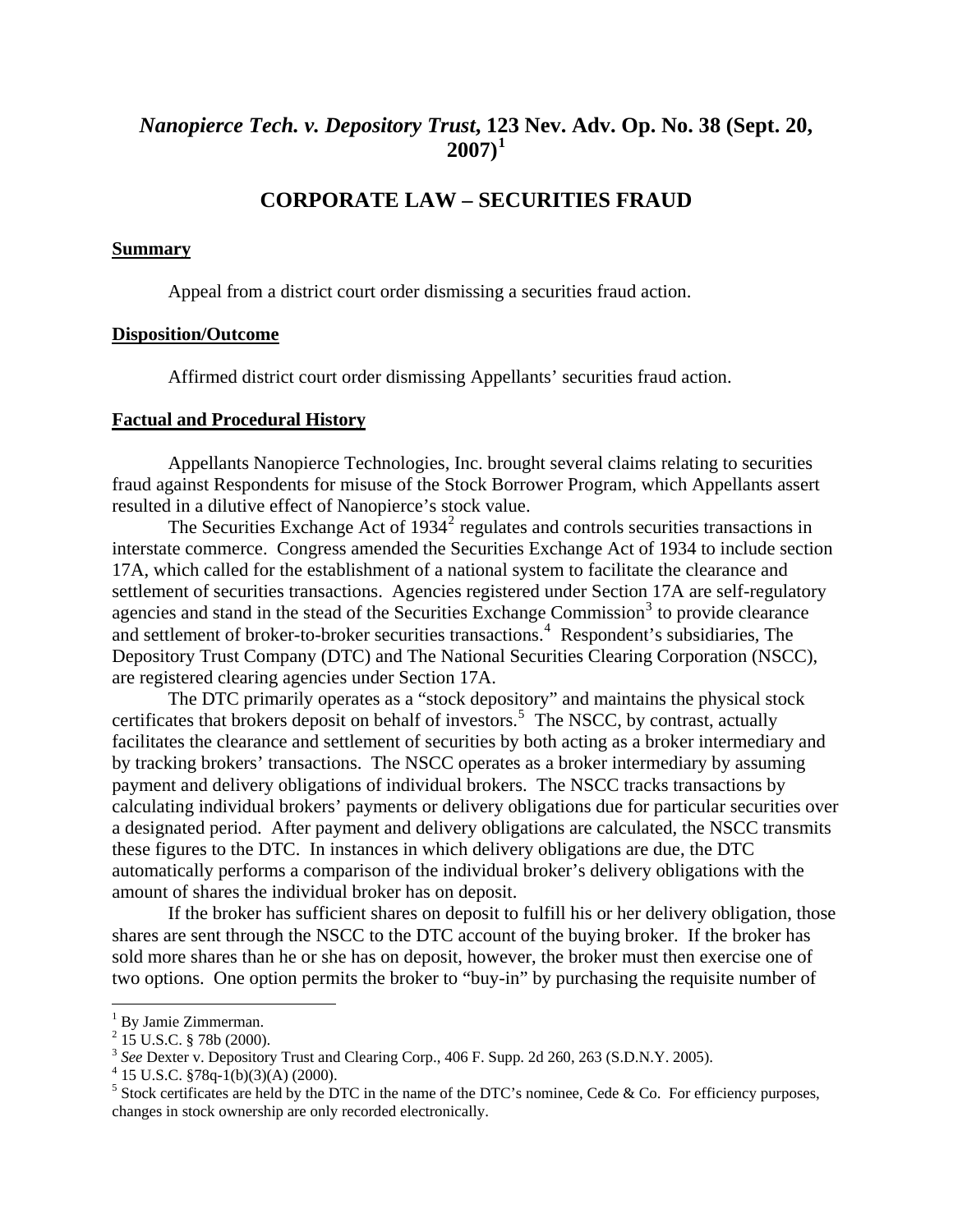shares owed on his or her delivery obligation in the open market. In the alternative, the broker can wait for shares to become available through the NSCC as it processes transactions.

 In effort to eradicate situations in which brokers sell more shares than they have on deposit, the NSCC created the Stock Borrower Program (SBP). The SBP permits brokers to lend shares from their DTC accounts to another broker before a failure to deliver takes place. In effect, the SBP permits brokers to loan securities that they have on deposit with the DTC to cover a fellow broker's delivery obligation.

 Appellants argued that Respondents manipulated the SBP by generating so-called "phantom shares" that diluted the value of Nanopierce's stock. Appellants assert that Respondents misrepresent their compliance with the SBP procedures as follows: (1) the NSCC falsely represents its compliance with curing delivery obligations by purchasing stocks from the open market, asserting that the NSCC instead buys broker requests through the SBP; (2) Respondents falsely represent that buying broker requests are purchased through the open market, asserting that Respondents instead purchase stocks through the SBP; (3) Respondents falsely represent that they efficiently clear and settle securities transactions, asserting that Respondents permit delivery commitments to remain unfulfilled for extended periods of time; (4) Respondents falsely represent the number of shares they actually retain, asserting that Respondents do not include shares "on loan" to other brokers with outstanding delivery obligations in their figures. In addition, Appellants assert the following non-misrepresentation based claims: engagement in unfair trade practices, market manipulation, conversion, intentional interference with contractual relations, breach of the implied covenant of good faith and fair dealing, and conspiracy.

 The district court dismissed Appellants' claims, holding that federal law pertaining to clearance and settlement of securities preempted Appellants' claims. This appeal followed.

#### **Discussion**

1

 The issue before the court was whether Section 17A of the Securities Exchange Act of 1934 preempts Appellants' state law claims. The preemption doctrine provides that federal law trumps conflicting, but otherwise valid, state law.  $\delta$  Preemption is a question of law and is subject to de novo review. $<sup>7</sup>$ </sup>

At the outset, the Court noted that although the SBP and the rules prescribing its operation are not federal law per se, the Securities Exchange Commission promulgated the SBP at the direction of Congress pursuant to Section 17A, and thus the SBP trumps otherwise valid and conflicting state law.<sup>[8](#page-2-1)</sup> The court noted that although Congress did not expressly preempt state law in this arena by statutory language, Appellants' state law claims could still be impliedly preempted. The court then discussed the implied preemption doctrines of field preemption and conflict preemption in turn.

<span id="page-2-0"></span><sup>&</sup>lt;sup>6</sup> The preemption doctrine arises from the Supremacy Clause, found in Article VI of the United States Constitution. The Supremacy Clause provides "the Laws of the United States . . . shall be the supreme Law of the Land; . . . any Thing in the Constitution or Laws of any State to the Contrary notwithstanding." *See also* Crosby v National Foreign Trade Council, 530 U.S. 363, 372 (2000) (stating that "[a] fundamental principle of the Constitution is that Congress has the power to preempt state law").

<sup>7</sup> SIIS v. United Exposition Services Co., 109 Nev. 28, 30, 846 P.2d 294, 295 (1993).

<span id="page-2-1"></span><sup>&</sup>lt;sup>8</sup> See Hillsborough County v. Automated Medical Labs., 471 U.S. 707, 713 (1985) (noting that "state laws can be pre-empted by federal regulations as well as by federal statutes").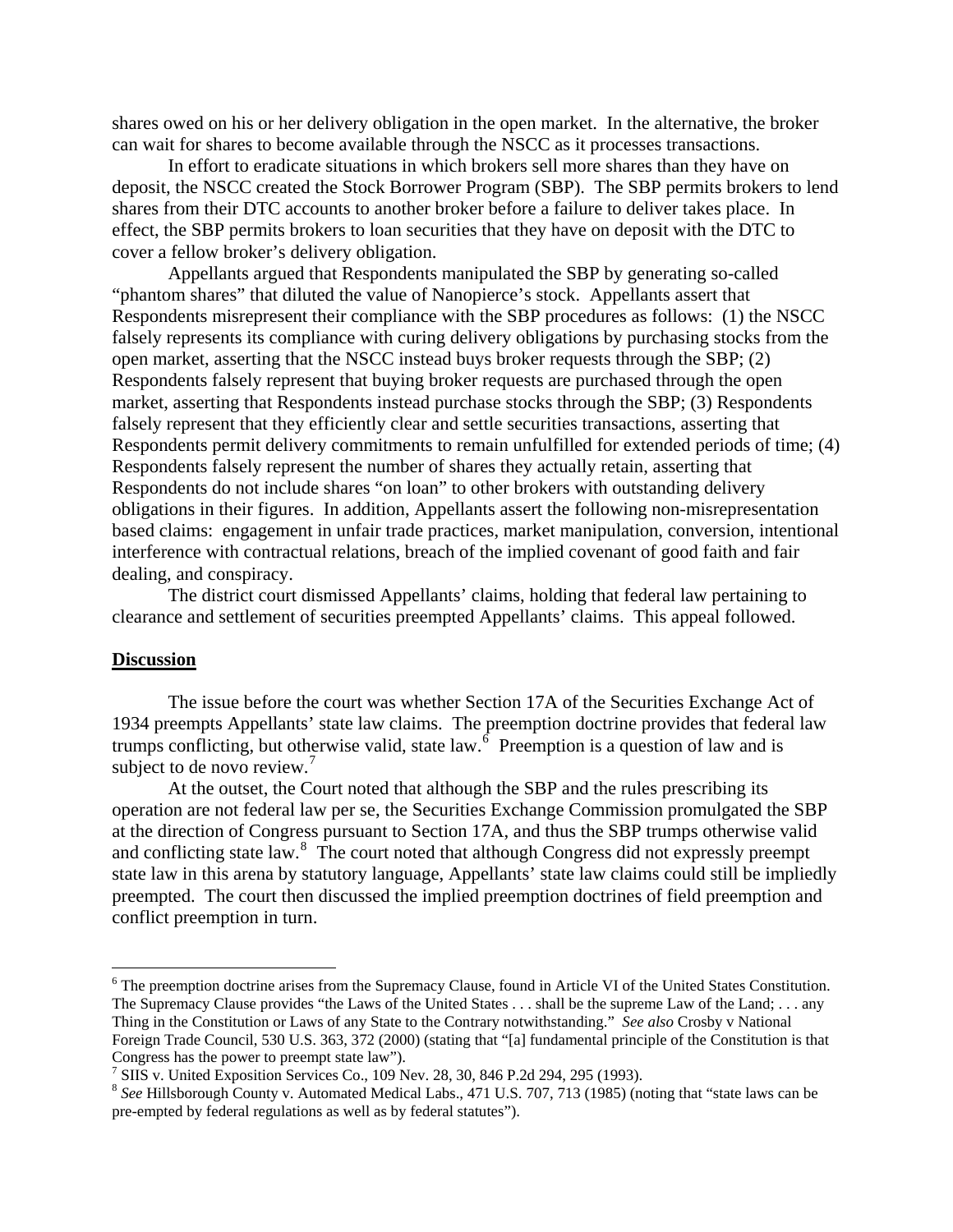#### Field Preemption

 State law is impliedly preempted under the doctrine of field preemption in instances in which Congress has legislated in an arena in such a manner that the federal interest is so dominant that it can be said to "occupy a legislative field."<sup>[9](#page-3-0)</sup>

 In the present case, the court concluded that although Congressional legislation indicates that Congress intended to occupy much of the field in the arena of clearing and settling securities transactions, the statutory scheme does not warrant the inference that Congress intended to occupy this entire field. To the contrary, after analyzing the statutory scheme, the court concluded that Congress intended to preserve all non-conflicting state securities laws.

The court specifically referenced Section 78bb(a) of the Securities Exchange Act of 1934 in support of its finding. Section 78bb(a) provides: "[N]othing in this [Act] shall affect the jurisdiction of the securities commission . . . of any State over any securities or any person insofar as it does not conflict with the provisions of this  $[Act]$ ."<sup>[10](#page-3-1)</sup> In addition, the court relied upon a provision of Section 17A that provided for the construction of this provision to the same effect.<sup>[11](#page-3-2)</sup> Moreover, the court referenced an amendment to Section 17A in 1990, which also provided for states to supplement the federal statutory scheme in the field of clearing and settling transactions.<sup>[12](#page-3-3)</sup>

#### Conflict Preemption

 State law is impliedly preempted under the doctrine of conflict preemption when a party cannot conceivably comply with both applicable federal law and its intended purpose as well as applicable state law.[13](#page-3-4) The court performed a claim-by-claim analysis of Appellants' claims to determine whether compliance with applicable state law presented an obstacle in complying with Section 17A's purpose and effect.<sup>[14](#page-3-5)</sup> The court divided Appellants' claims into two separate groups, misrepresentation claims and non-misrepresentation claims, and analyzed them in turn.

 The court assessed each of Appellants' misrepresentation claims and concluded that the NSCC preempted all claims. The court construed each claim, in essence, to challenge either the procedures or rules prescribed by the NSCC. The court reasoned that the Securities Exchange Commission approved the procedures and rules of the NSCC and thus any state regulations in conflict with the operation or existence of the SBP are necessarily preempted.

 Just as the court concluded that each of Appellants' misrepresentation claims were preempted for confliction with the SBP, the court also found that all of Appellants' nonmisrepresentation based claims were preempted because each of those claims also overtly challenged the operation or existence of the SBP.

 $\overline{a}$ 

<span id="page-3-0"></span><sup>9</sup> Nanopierce Tech. v. Depository Trust, 123 Nev. Adv. Op. No. 38 (Sept. 20, 2007); *See also* Cipollone v. Liggett Group, Inc., 505 U.S. 504, 516 (1992); Hillsborough County, 471 U.S. at 713.<br><sup>10</sup> *Accord* Herman & MacLean v. Huddleston, 459 U.S. 375, 383 (1983) (interpreting Section 78bb(a) as providing

<span id="page-3-1"></span>that Congress "rejected the notion that the express remedies of the securities law would pre-empt all other rights of action").

<span id="page-3-2"></span> $11$  15 U.S.C. § 78q-1(d)(4) (2000).

<span id="page-3-3"></span> $12$  15 U.S.C. § 78q-1(f)(1) (2000); 15 U.S.C. § 78q-1(f)(3) (2000).

<span id="page-3-4"></span><sup>&</sup>lt;sup>13</sup> Crosby v National Foreign Trade Council, 530 U.S. 363, 373 (2000).

<span id="page-3-5"></span> $14$  Cipollone, 505 U.S. at 524-30 (the Court performed a claim-by-claim analysis to determine whether federal law preempted state law in that case).